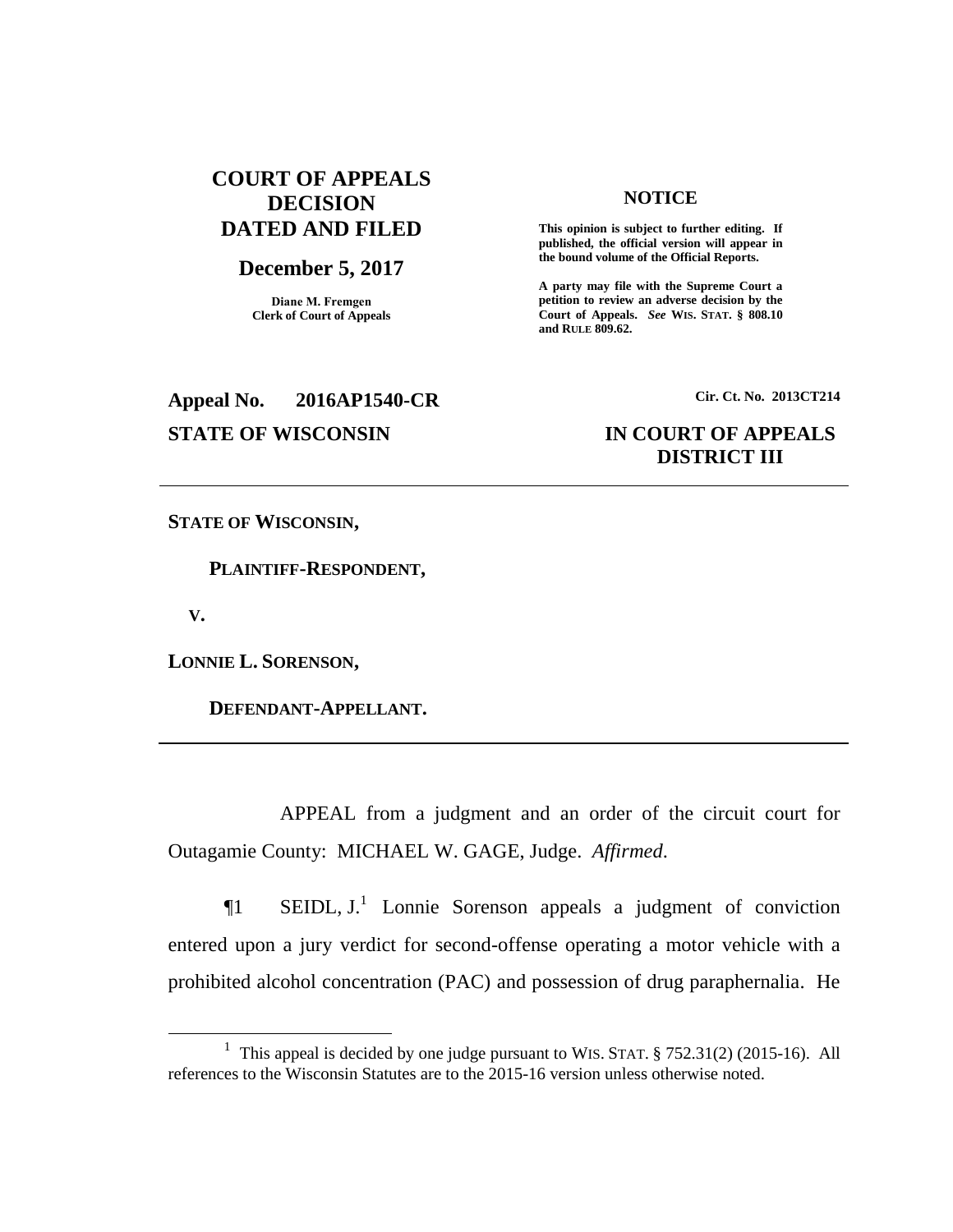also appeals an order denying his postconviction motion. Sorenson contends: (1) the circuit court erred in denying him a *Machner*<sup>2</sup> hearing on his trial counsel's alleged ineffective assistance; (2) the State failed to disclose before trial a State expert witness's estimation of the time when Sorenson ingested tetrahydrocannabinols (THC); and (3) he was denied his constitutional right to confrontation when the State's expert witness testified about the results of a bloodalcohol-concentration test that the expert did not perform. We reject Sorenson's arguments and affirm.

# **BACKGROUND**

¶2 A police officer stopped Sorenson's vehicle at 1:45 a.m. for driving without its headlights turned on. Upon approaching Sorenson's vehicle, the officer smelled the odors of alcohol and burnt marijuana. The officer requested a canine back-up unit. Upon arrival of that unit, a drug-sniffing canine alerted the officers that a drug odor emanated from the vehicle. The officer searched the vehicle and discovered a warm pipe containing burnt marijuana residue behind the vehicle's front passenger seat. Sorenson then performed field sobriety tests and was arrested after another officer determined he failed the tests. A sample of Sorenson's blood was later drawn and tested by the Wisconsin State Laboratory of Hygiene.

¶3 An amended Information charged Sorenson with second-offense operating a motor vehicle while intoxicated (OWI); second-offense PAC; second-

 $\overline{a}$ 

<sup>2</sup> *See State v. Machner*, 92 Wis. 2d 797, 804, 285 N.W.2d 905 (Ct. App. 1979).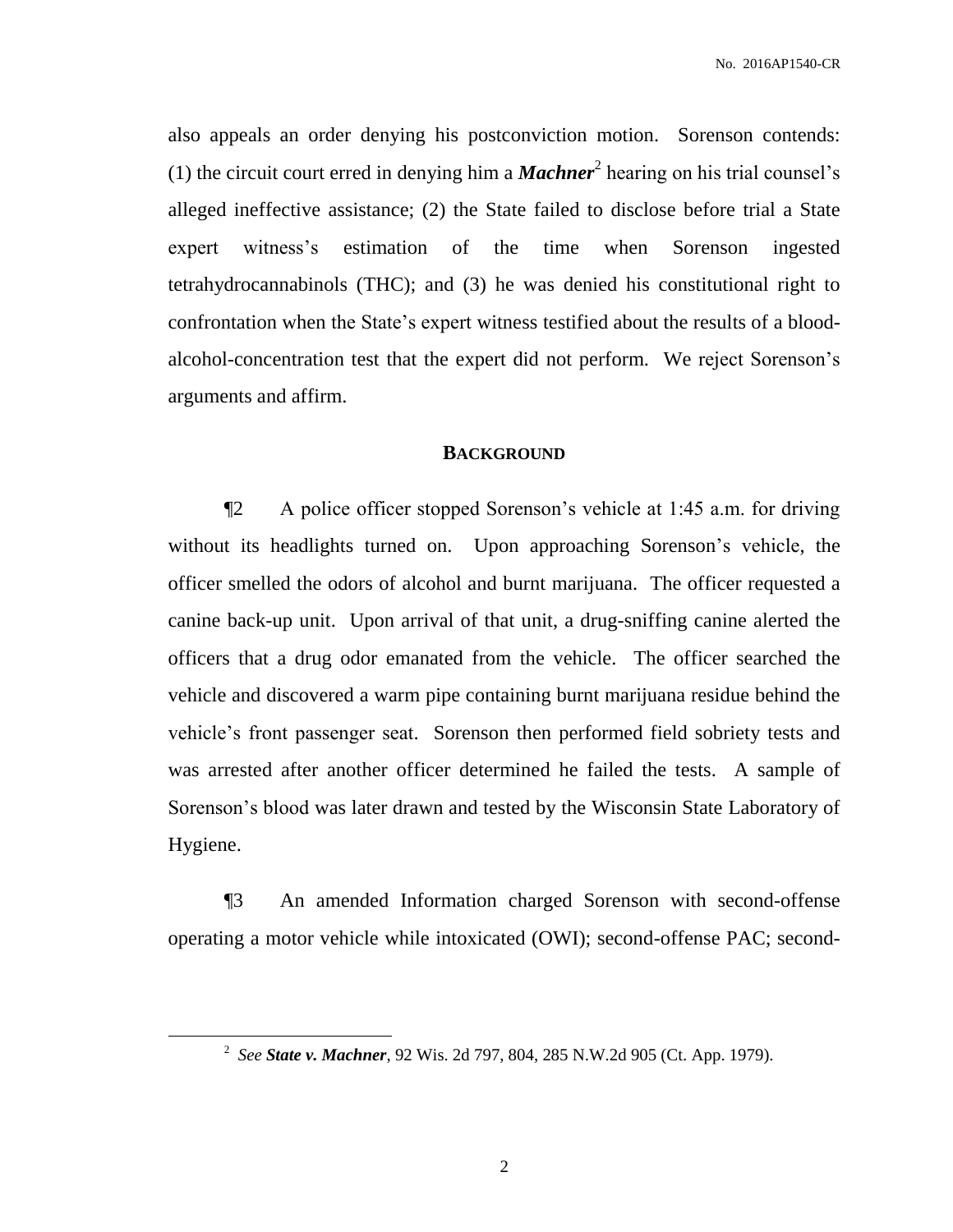offense operating with a restricted controlled substance in the blood; and possession of drug paraphernalia.

¶4 The State indicated it would have Diane Kalscheur of the Wisconsin State Laboratory of Hygiene testify about the tests of Sorenson's blood for THC and alcohol. Kalscheur analyzed Sorenson's blood for THC, but another unavailable analyst analyzed Sorenson's blood alcohol concentration. At trial, Kalscheur provided an expert opinion, based upon her own analysis of the documented data and procedures, that the tests of Sorenson's blood sample were accurately performed and they revealed concentrations of 3.2 nanograms per milliliter of Delta-9 THC and 0.100 grams per 100 milliliters of alcohol. Kalscheur also opined that, based upon calculations from Sorenson's blood sample, Sorenson ingested THC approximately one-and-a-half to four hours before his sample was drawn. Sorenson's trial counsel moved to exclude Kalscheur's calculations during a sidebar on the grounds that those calculations were not previously provided to the defense. The court denied the motion after determining the calculations were implicit within the data previously disclosed to Sorenson. No expert witness testified on Sorenson's behalf.

¶5 The jury found Sorenson guilty of all charges. Judgment was entered on the verdicts for the second-offense PAC, *see* WIS. STAT. § 346.63(2)(am), and drug paraphernalia charges.

¶6 Sorenson filed a motion for postconviction relief, contending that his trial counsel was ineffective, that the circuit court erred by permitting Kalscheur to testify regarding the timing of his ingestion of THC, and that he was denied his right to confront the analyst who tested his blood alcohol. The court permitted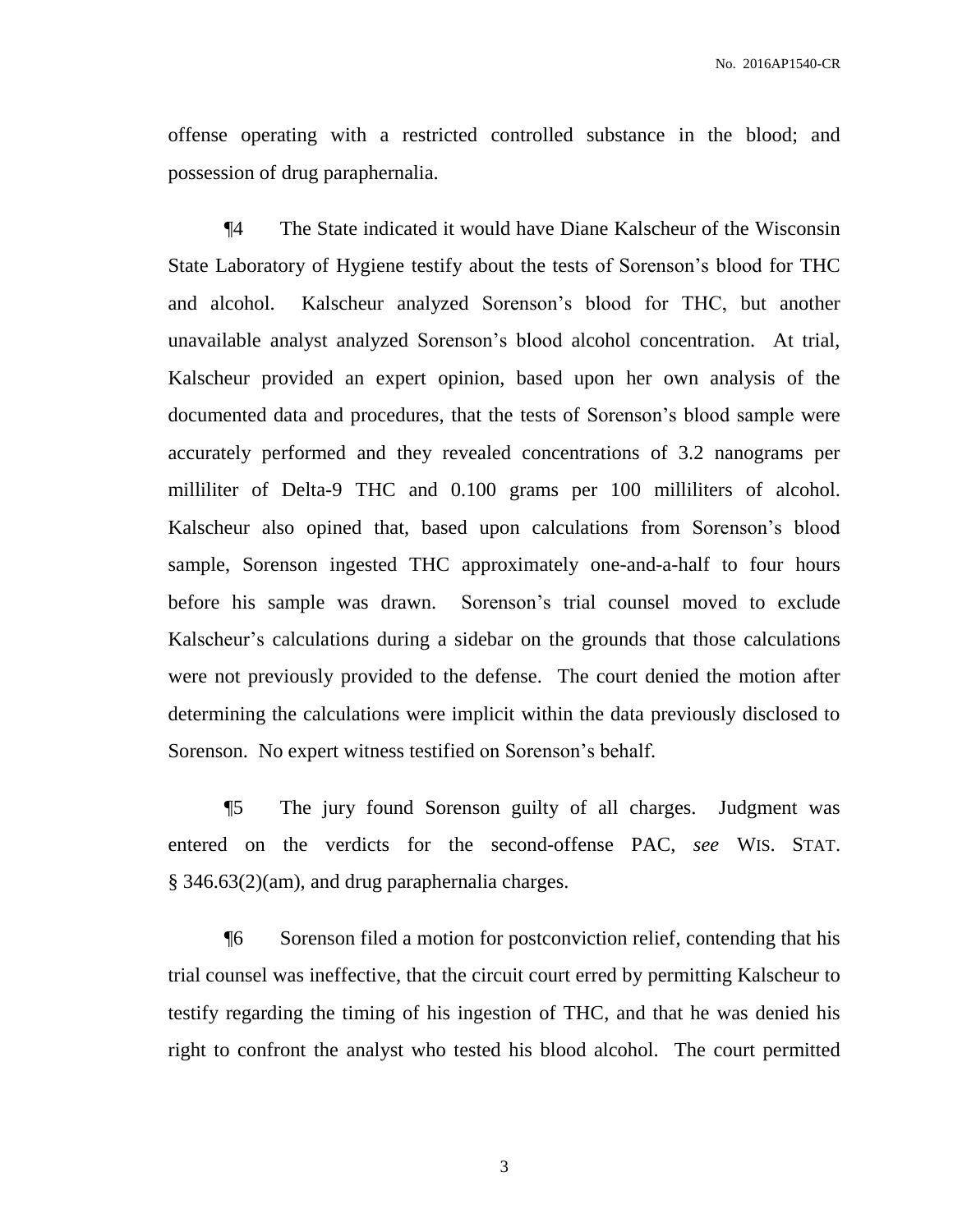Sorenson's appointed postconviction counsel to withdraw from representation because counsel was being called to active duty in the armed forces.

¶7 Sorenson failed to appear at the postconviction motion hearing in person or through counsel. The State appeared by an assistant district attorney. Before discussing the motion, the circuit court explained it had contacted the state public defender's office and received no information about whether counsel had been reappointed for Sorenson or whether Sorenson decided to proceed pro se or with hired counsel.

¶8 The circuit court then explained its reasons for rejecting Sorenson's postconviction arguments. First, the court determined Kalscheur's testimony did not violate Sorenson's confrontation rights because she was a qualified expert on blood testing procedures and a foundation was properly laid for her testimony. Second, the court determined the calculations from Sorenson's blood sample could be reasonably anticipated from the underlying data provided to Sorenson and did not prejudice Sorenson's defense. Third, regarding his ineffective assistance of counsel claim, the court determined Sorenson's motion insufficiently alleged that his trial attorney was deficient or any deficiency prejudiced his defense. The court entered an order denying Sorenson's postconviction motion. Sorenson now appeals.

### **DISCUSSION**

¶9 Before addressing the merits of Sorenson's appeal of the denial of his postconviction motion, we address Sorenson's argument that the court improperly held "something akin to an ex parte proceeding" when it denied his postconviction motion without him or his attorney. He contends it was "patently unfair that argument was taken when only one party to the motion was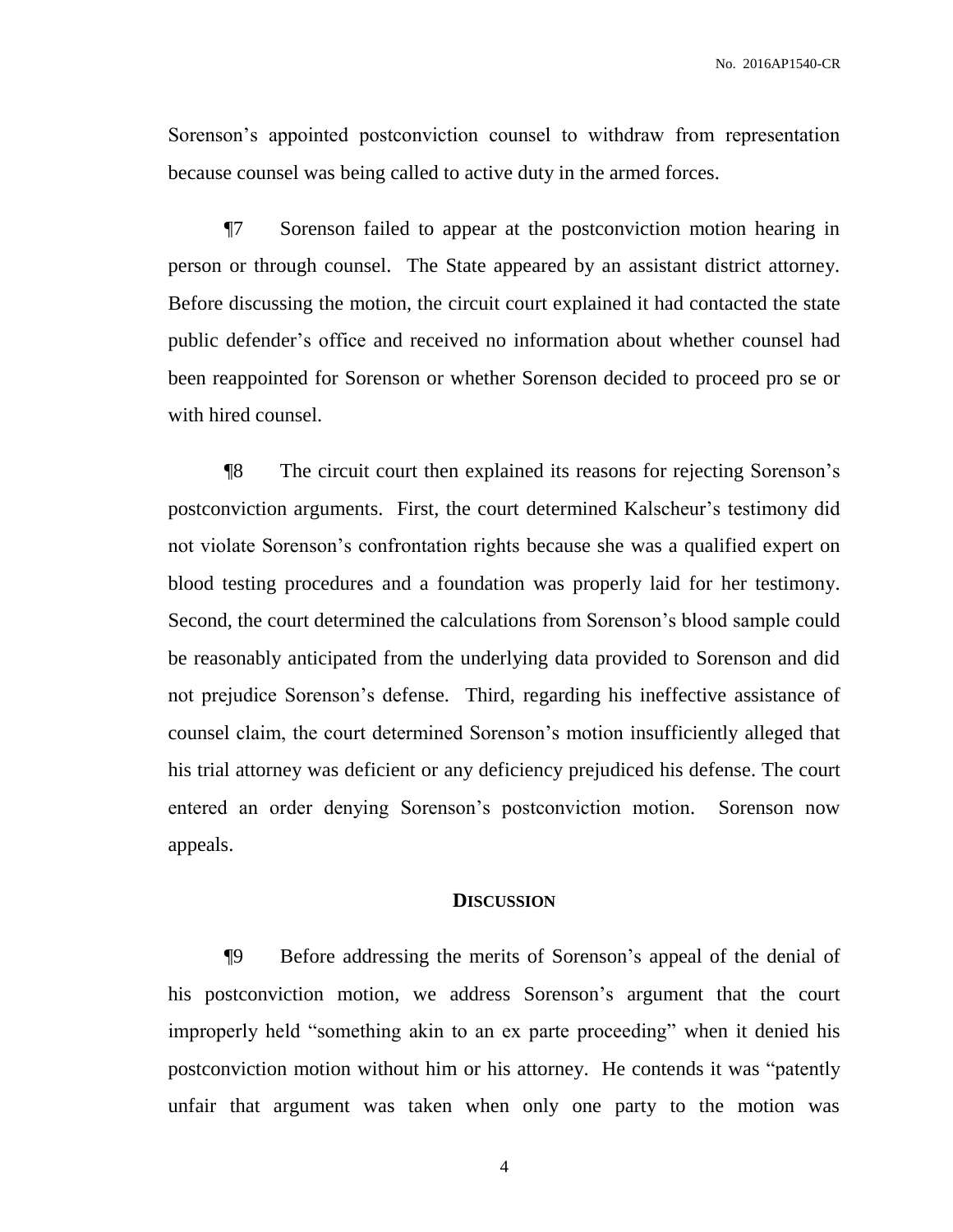present." However, Sorenson raises no argument that he or his attorney did not receive notice of the hearing. He also does not explain why he failed to appear in person or by an attorney. Because Sorenson fails to cite relevant record facts or authority supporting his "unfairness" argument, we will not address this issue further. *See State v. Pettit*, 171 Wis. 2d 627, 646-47, 492 N.W.2d 633 (Ct. App. 1992) (appellate courts "cannot serve as both advocate and judge" in addressing arguments that are undeveloped or unsupported by citation to legal authority).

¶10 Sorenson first argues he was entitled to a *Machner* hearing on his claims that his trial counsel provided ineffective assistance. For an ineffective assistance of counsel claim to succeed, a defendant must prove both that counsel performed deficiently and that prejudice to the defense ensued from that deficient performance. *Strickland v. Washington*, 466 U.S. 668, 687 (1984). To establish deficient performance, the defendant must show counsel's representation fell outside the wide range of professionally competent assistance. *Id.* at 690. To establish prejudice, the defendant must show it is reasonably probable that, but for counsel's errors, the result of the proceeding would have been different. *Id.* at 694. A reasonable probability is one that is sufficient to undermine our confidence in the outcome. *Id.*

¶11 A circuit court may deny a postconviction motion without a *Machner* hearing if the motion does not allege facts entitling the defendant to relief, if the motion provides only conclusory allegations, or if the record conclusively demonstrates the defendant is not entitled to relief. *State v. Roberson*, 2006 WI 80, ¶43, 292 Wis. 2d 280, 717 N.W.2d 111. In particular, if the record establishes the defendant was not prejudiced by any claimed deficient performance, he or she is not entitled to relief. *See id.*, ¶44. We review de novo whether a motion sufficiently raises issues entitling a defendant to relief. *State v*.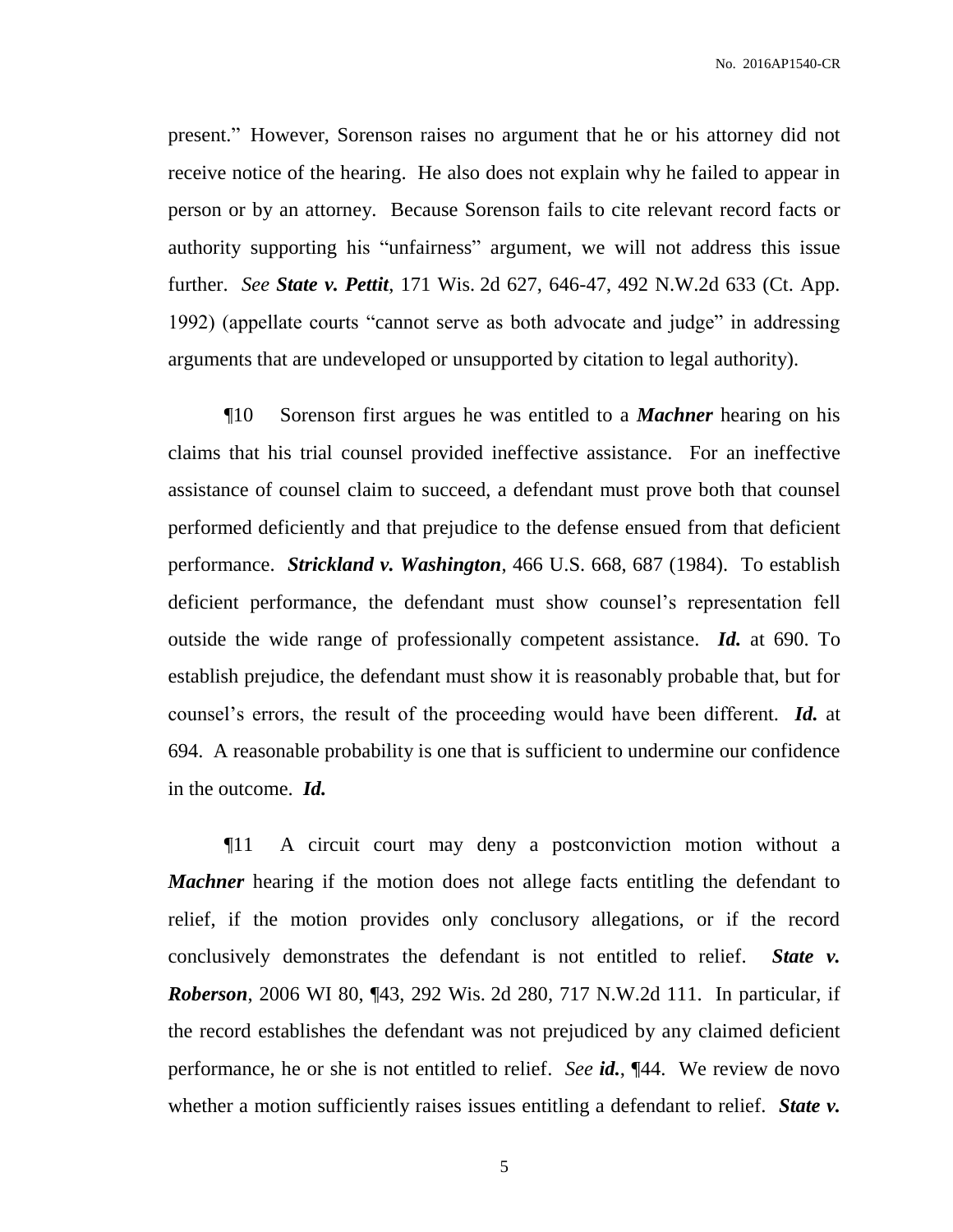*Allen*, 2004 WI 106, ¶9, 274 Wis. 2d 568, 682 N.W.2d 433. If the motion does not, the decision to deny the motion without a hearing is left to the circuit court's proper exercise of discretion. *See id.*

¶12 Sorenson provides two reasons for why his trial counsel was deficient. First, Sorenson asserts counsel should have objected "[a]t points" to Kalscheur's "significant but incompetent testimony." Sorenson's postconviction motion identified the following testimony from Kalscheur on direct examination by the State as objectionable:

- Q: What effect, if any, would a combination of alcohol and THC have on a person or can it have on a person?
- A: Both of them have their own associated impairment with each of them, but the combination of the two would be additive.
- Q: So say somebody—for example, in this case, we have a .10 alcohol. There's a certain level of impairment associated with that; is that correct?
- A: Yes.
- Q: And adding the—the THC results to that would just compound the level of impairment; is that correct?
- A: It would broaden that scope of impairment.
- Q: Are you able to form an opinion as to whether somebody with the results we've discussed, based on your training and experience, would be under the influence to a point where it would affect their ability to operate a motor vehicle?
- A: I never like to just look at numbers for a case, but 0.100 is certainly by all the AMA, NHTSA, everybody, believed to be impaired at that level, and the Delta-9 THC which is the impairing analyte is above our reportable limit for THC.

According to Sorenson, the State never established a foundation that Kalscheur was an expert on physiological responses to drugs or that she ever examined him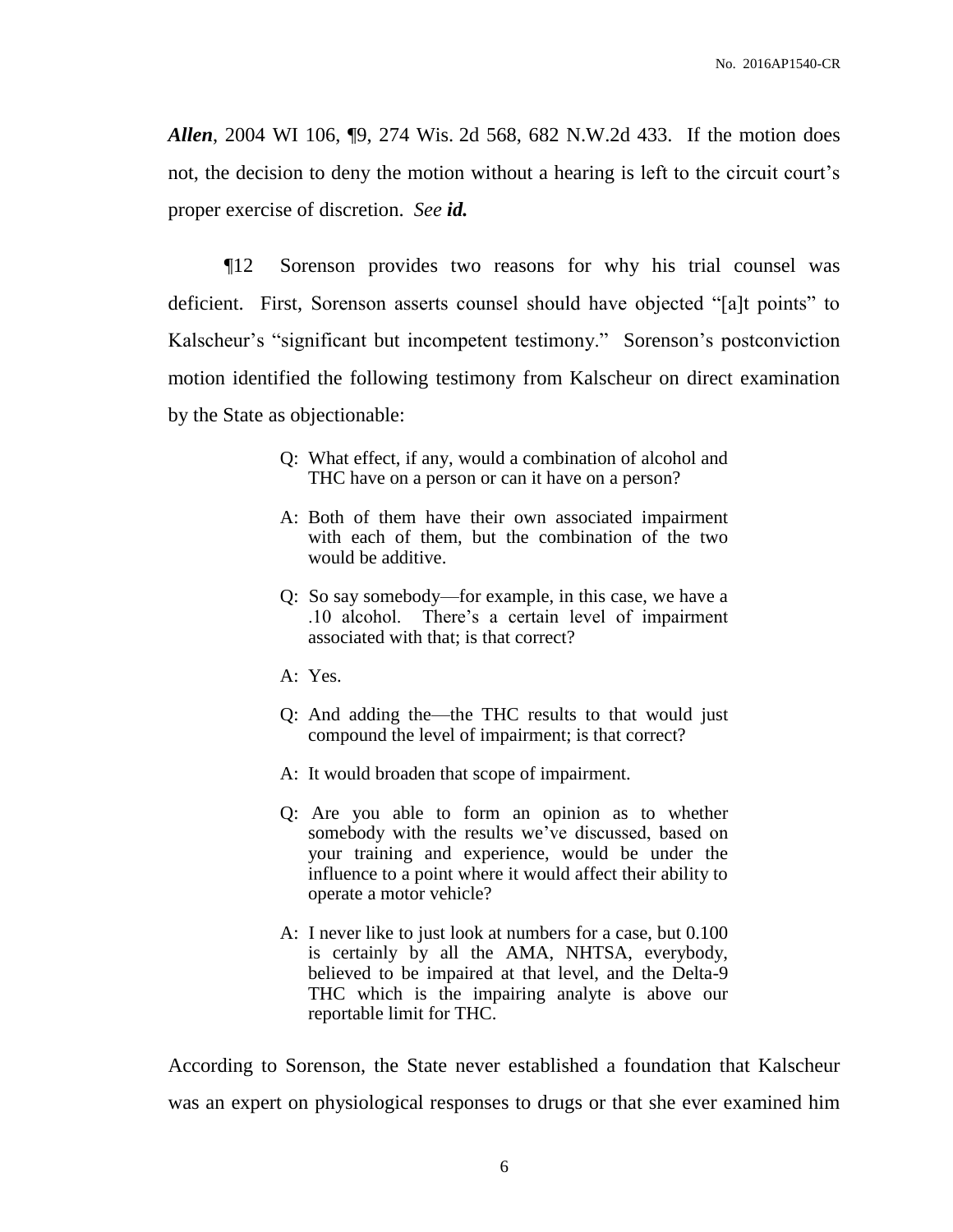for signs of impairment. Sorenson thus asserts his trial counsel performed deficiently by not objecting to this line of testimony as both speculative on Sorenson's actual level of impairment and beyond Kalscheur's expertise.

¶13 The record fails to establish Sorenson was prejudiced by his attorney's failure to object to Kalscheur's testimony. First, Kalscheur only provided general observations that alcohol and THC may cause impairment when they reach certain levels in a person's bloodstream, consistent with those discovered in Sorenson's blood. In fact, Kalscheur testified it was not her opinion that Sorenson was physiologically impaired.

¶14 Second, there is no reasonable probability of a different result had Sorenson's trial counsel objected to Kalscheur's testimony on the "additive" or "broaden[ed]" effects of alcohol and THC. Kalscheur testified to levels of alcohol and THC above lawful limits based upon the tests of Sorenson's blood sample. Sorenson concedes Kalscheur could provide an expert opinion in these areas. The circuit court also noted in its postconviction decision that the issue of impairment was immaterial to the PAC charge upon which judgment was entered. *See* WIS. STAT. § 346.63(1)(am). That alone defeats Sorenson's arguments. The circuit court properly determined Sorenson's motion failed to state sufficient facts to show he was prejudiced by Kalscheur's testimony so as to entitle him to a *Machner* hearing on the failure to object to Kalscheur's testimony.

¶15 Sorenson also argues he was entitled to a *Machner* hearing because his trial counsel "failed to present alternate expert testimony" to rebut Kalscheur's testimony on the results of the blood tests. However, Sorenson failed to raise this issue in his postconviction motion, and we do not address it for that reason. *See State ex rel. Rothering v. McCaughtry*, 205 Wis. 2d 675, 677-78, 556 N.W.2d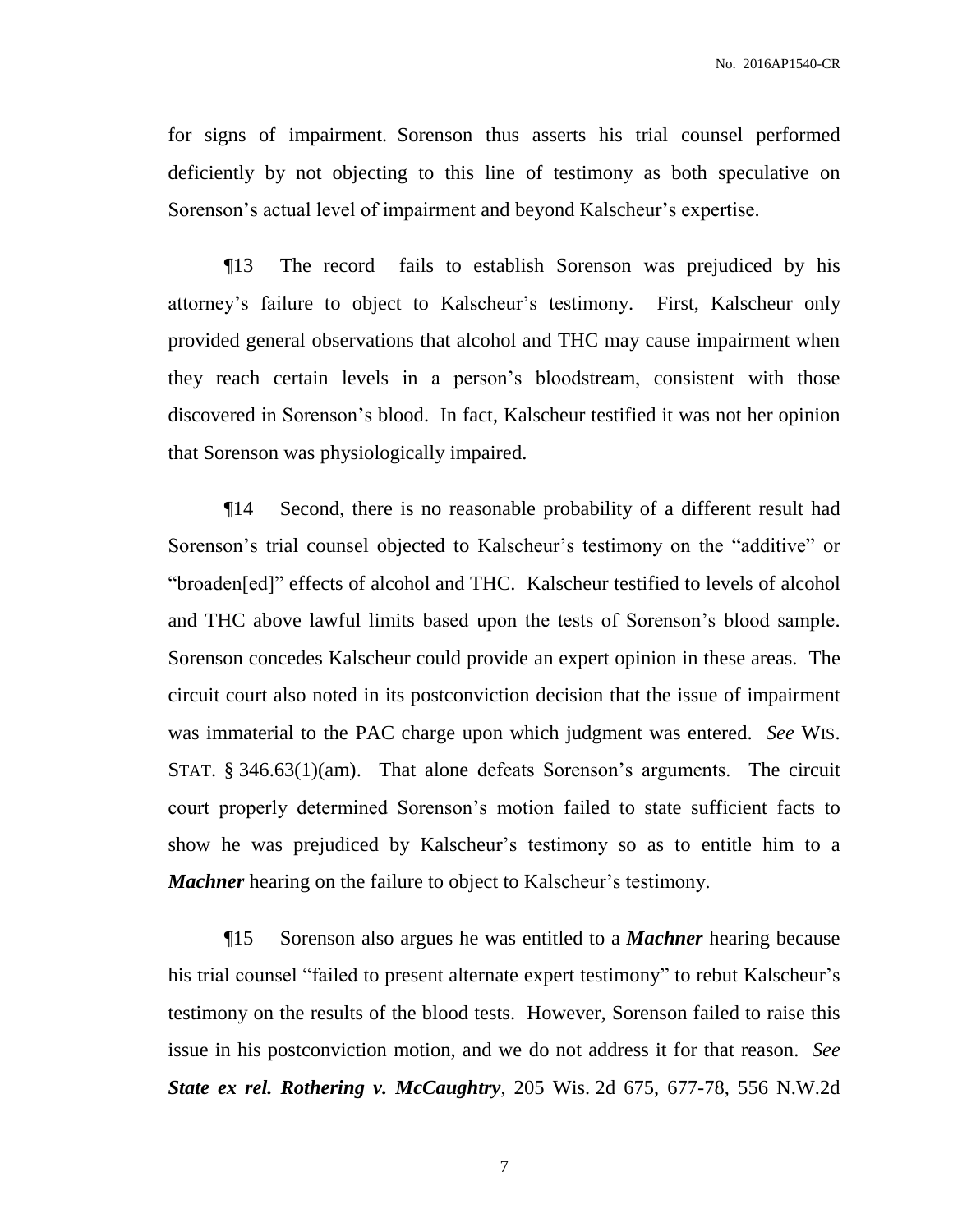136 (Ct. App. 1996). We thus conclude the circuit court properly rejected his ineffective assistance claim without a *Machner* hearing.

¶16 Sorenson next argues the State violated WIS. STAT. § 971.23(1)(e) when it failed to disclose before trial Kalscheur's exact calculations on the time when Sorenson was estimated to have ingested  $THC<sup>3</sup>$ . In response to this argument, the State asserts it had already provided the raw data from which Kalscheur drew her conclusion. The State also points out that Sorenson fails to allege how, if at all, this apparent non-disclosure of the estimation prejudiced him. *See State v. DeLao*, 2002 WI 49, ¶60, 252 Wis. 2d 289, 643 N.W.2d 480 (new trial only warranted when a discovery violation is prejudicial). Sorenson acknowledges in his reply brief that "this [issue] alone is probably not a sufficient basis for granting [his] post conviction motion …." Based on that concession by Sorenson, we do not address his argument further.

¶17 Finally, Sorenson argues his Sixth Amendment right to confrontation was denied when Kalscheur testified about the alcohol concentration in his blood sample.<sup>4</sup> Sorenson concedes Kalscheur was a qualified expert regarding both alcohol and THC testing, and he does not challenge Kalscheur's testimony on the

 $\overline{a}$ 

<sup>&</sup>lt;sup>3</sup> WISCONSIN STAT. § 971.23(1)(e) states, in relevant part, a district attorney is required to disclose "any reports or statements of experts made in connection with the case," including "a written summary of the expert's findings or the subject matter of his or her testimony."

<sup>&</sup>lt;sup>4</sup> We note that Sorenson potentially forfeited appellate review of whether Kalscheur's testimony violated his confrontation right. He never objected to Kalscheur's testimony on confrontation grounds during the trial. In his postconviction motion, Sorenson also did not argue his trial counsel was ineffective for failing to do so. *See State v. Hansbrough*, 2011 WI App 79, ¶25, 334 Wis. 2d 237, 799 N.W.2d 887 (failure to timely object to an alleged constitutional error waives appellate review). However, the State has not raised a forfeiture argument on appeal, and we therefore choose to reach the merits of Sorenson's argument. *See State v. Gaulke*, 177 Wis. 2d 789, 793-94, 503 N.W.2d 330 (Ct. App. 1993) (forfeiture is rule of administration).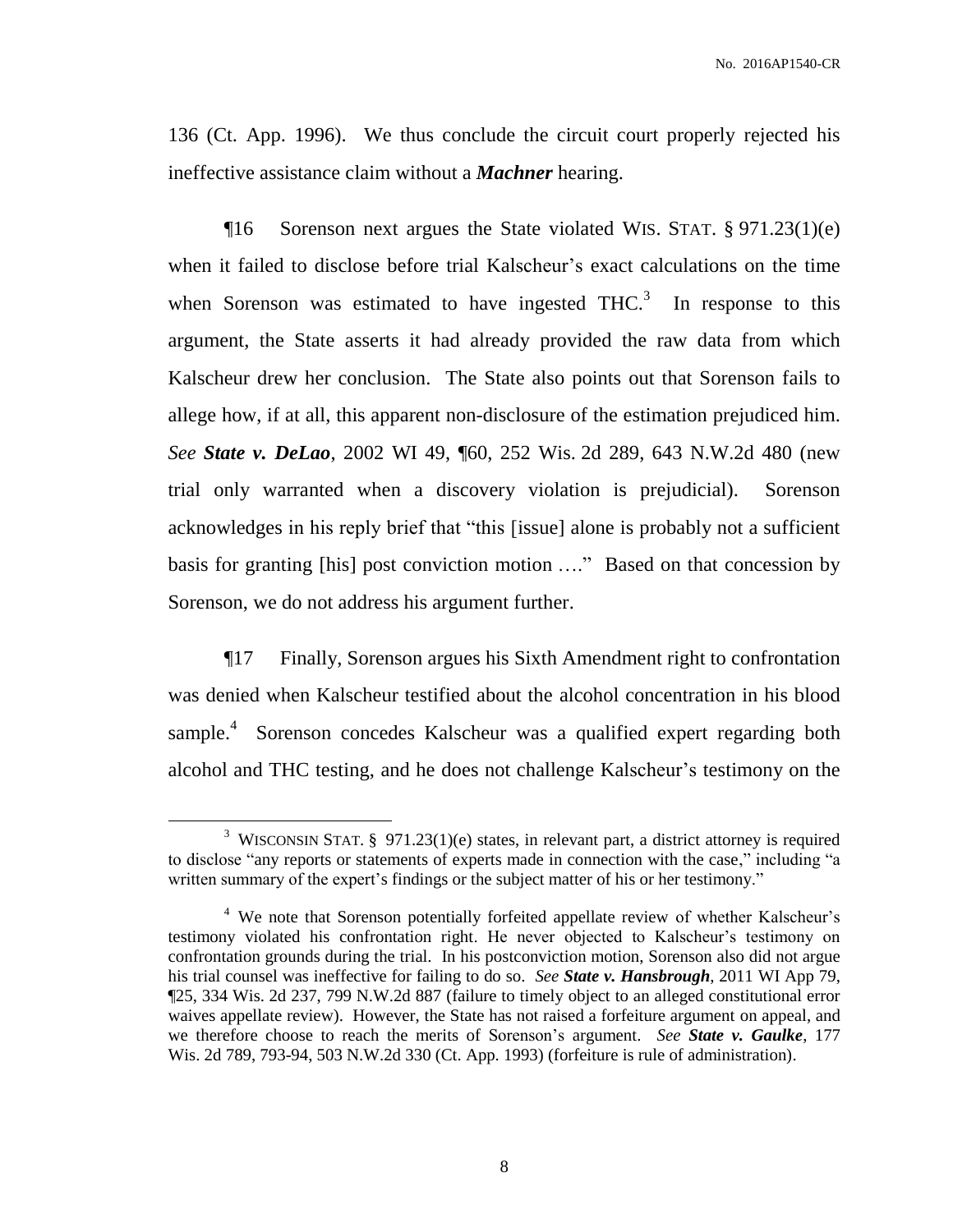THC tests she performed. Instead, he contends that under *State v. Williams*, 2002 WI 58, ¶20, 253 Wis. 2d 99, 644 N.W.2d 919, since Kalscheur did not conduct the alcohol-concentration test, she acted as a "mere[] conduit" through which the alcohol test result was brought before the jury.

¶18 Contrary to Sorenson's assertions, the fact that Kalscheur neither supervised this test nor directly performed it does not mean Sorenson's confrontation rights were violated. "[A] highly qualified witness, who … supervises *or reviews* the work of the testing analyst" may provide an independent opinion at trial. *Id.* (emphasis added). If an expert witness reviewed data created by a non-testifying analyst and formed an independent opinion based upon that data, an expert's resulting testimony does not violate the confrontation clause. *State v. Griep*, 2015 WI 40, ¶49, 361 Wis. 2d 657, 863 N.W.2d 567, *cert. denied*, 136 S. Ct. 793 (2016).

¶19 Here, Kalscheur provided a detailed description of the process under which blood samples are received and tested at the crime laboratories, and she further testified she reviewed the records associated with the tests of Sorenson's blood for alcohol. Specific to those records, Kalscheur reviewed the analyst's report and the peer review report of the alcohol test. Based upon those records, she then opined the instrument that performed the chemical analysis in the test functioned properly based upon those records. *See id.*, ¶¶50-51. On the basis of the underlying data from the records, Kalscheur rendered an independent opinion, consistent with the testing analyst, and testified that Sorenson had a blood concentration of 0.100 grams per 100 milliliters of alcohol. *See id.*, ¶55. Accordingly, we reject Sorenson's confrontation argument concerning Kalscheur's testimony concerning the alcohol tests.